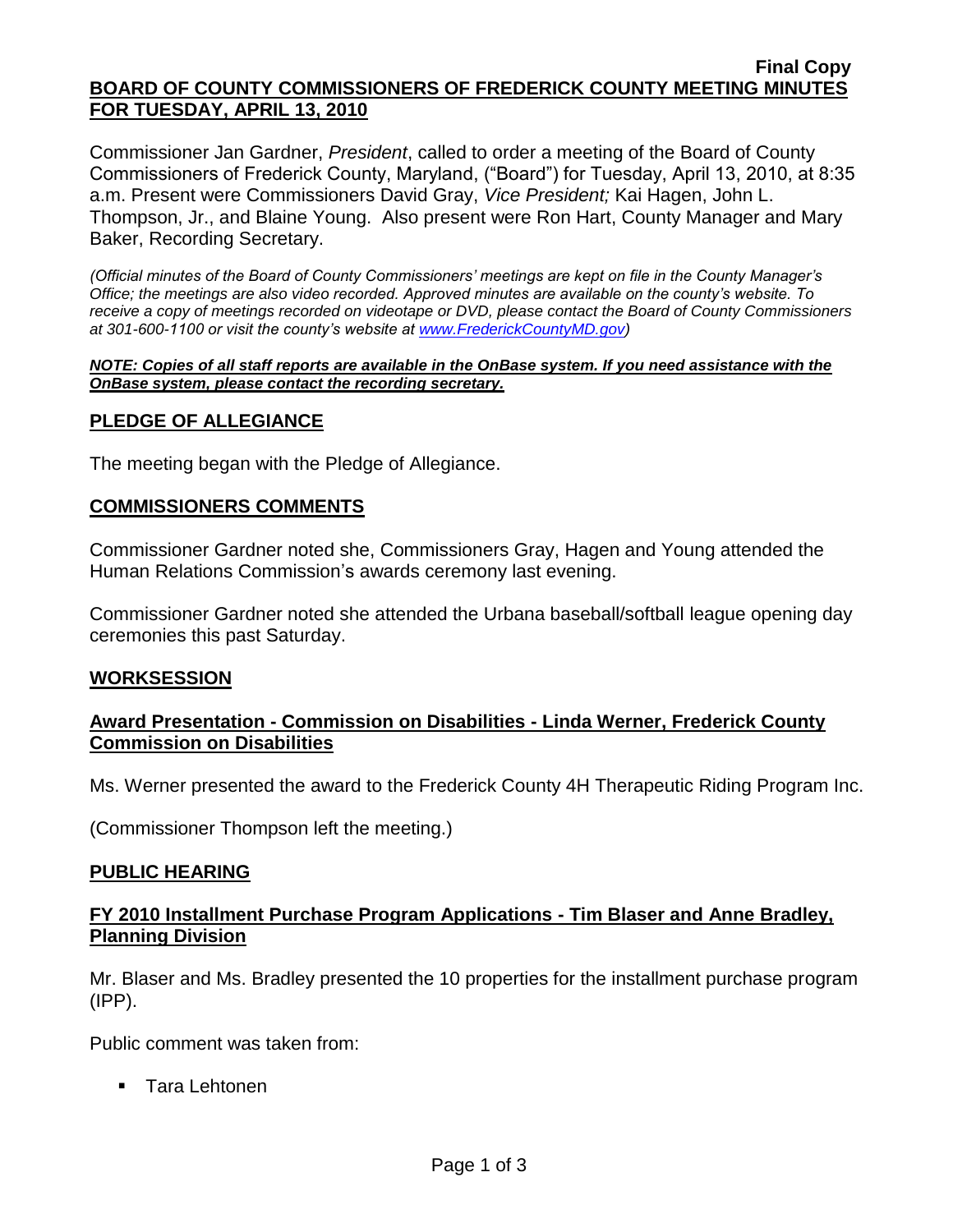#### **Final Copy BOARD OF COUNTY COMMISSIONERS OF FREDERICK COUNTY MEETING MINUTES FOR TUESDAY, APRIL 13, 2010**

Commissioner Gray moved approval of the top 10 farms, as outlined in the staff report, for the FY 2010 IPP, including terms up to 20 years and up to \$2,000 per acre of property without development rights. Commissioner Hagen seconded the motion that passed 4-0 with Commissioner Thompson absent.

(Commissioner Thompson re-entered the meeting.)

## **ADMINISTRATIVE BUSINESS**

#### **Request for Public Hearing Regarding the Proposed Water and Sewer Fee Increases - Brenda Teach, Utilities and Solid Waste Management Division**

Mike Marschner, Kevin Demosky, Rodney Winebrenner and Ms. Teach, Utilities and Solid Waste Management Division, presented the request for water and sewer fee increases to go to public hearing.

Commissioner Gray moved to take the proposed water and sewer fee increases to public hearing, tentatively scheduled for Tuesday, May 18, 2010, as presented in the staff report, including the holding tank fee of \$9.75. Commissioner Thompson seconded the motion that passed 4-1 with Commissioner Young opposed.

## **FY 2011 Constant Yield Tax Rate - Mike Gastley, Finance Division**

Mr. Gastley presented the tax rate.

Commissioner Gray moved to take the proposed tax rate of \$.936 to public hearing, tentatively scheduled for Tuesday, May 4, 2010. Commissioner Gardner seconded the motion that passed 3-2 with Commissioners Thompson and Young opposed.

## **Refunding Bond Issue – John Kroll, Finance Division**

Sam Ketterman, Davenport & Company LLC (county financial advisor), James Cumbie, Venable LLP (county bond counsel), and Mr. Kroll explained to the Board the procedure of refinancing bonds. The bids arrived at 11:00 a.m. for the refinance, with the apparent low bidder being Citigroup Global Markets, Inc., with an interest cost of 2.519154 percent.

Commissioner Gardner moved to authorize the award to the best bidder and with the lowest total interest cost and to authorize the issuance of the refunding in the optimized amount. Commissioner Hagen seconded the motion that passed 5-0.

The bid would be verified and a resolution prepared to finalize the sale of the bonds.

(A copy of Resolution #10-07 can be obtained in the County Manager's Office or from the county's website, [www.FrederickCountyMD.gov\)](http://www.frederickcountymd.gov/)